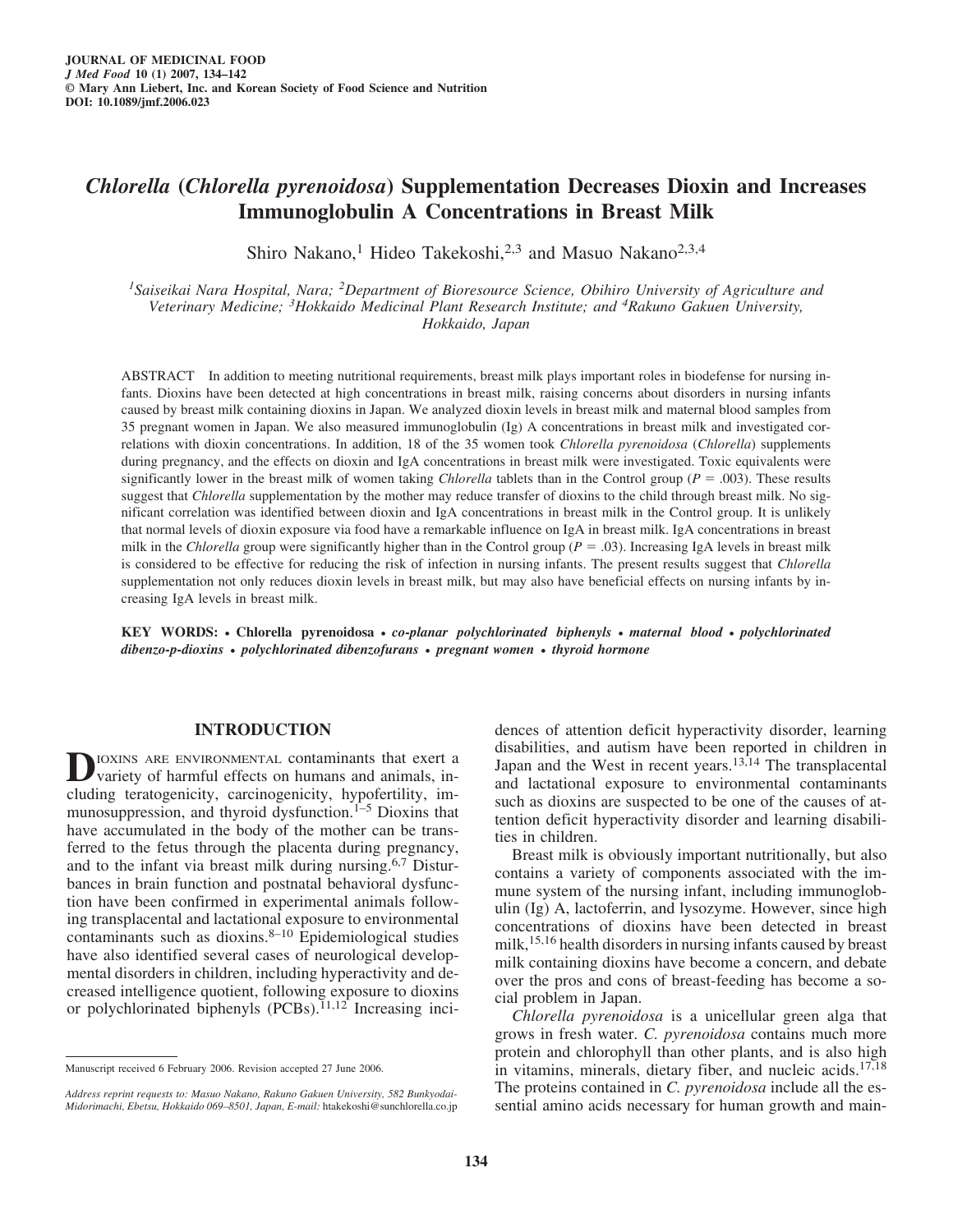tenance of health. *C. pyrenoidosa*, other *Chlorella* species, and *Chlorella* extracts have been reported to exert a variety of effects, including reducing cholesterol,<sup>19</sup> preventing stress-induced ulcers,<sup>20</sup> enhancing resistance to infection,<sup>21</sup> and antineoplastic activity.22,23 Furthermore, we have previously demonstrated that *C. pyrenoidosa* promotes the fecal excretion of orally ingested dioxins in mice.<sup>24</sup> *C. pyrenoidosa* is currently widely available in many regions of the world as a nutritional supplement and health food.

In the present study, we investigated the maternal transfer of dioxins to children via breast milk and the effects of dioxins on IgA levels in breast milk and thyroid hormone levels in maternal peripheral blood in ordinary pregnant women living in Japan. In addition, in an attempt to reduce transfer of dioxins from mother to child via breast milk, we evaluated the effects of *C. pyrenoidosa* (*Chlorella*) supplements.

#### **MATERIALS AND METHODS**

#### *Subjects*

Subjects in this study comprised 35 healthy pregnant women (age range, 23–40 years; 19 primiparas, 16 multiparas) who were receiving prenatal care at Saiseikai Nara Hospital (Nara, Japan) and who provided written consent to participate in the study. Of these, 18 subjects agreed to take *Chlorella* tablets (*Chlorella* group; 10 primiparas, eight multiparas). These subjects were instructed to take *Chlorella* tablets for approximately 6 months, starting between gestational week 12 and 16, and continuing up to the day of parturition. The dose was 6 g/day of *Chlorella* (30 tablets/day), in 10-tablet portions taken after breakfast, lunch, and dinner. Sun Chlorella A tablets (Sun Chlorella Corp., Kyoto, Japan) containing dried *C. pyrenoidosa* (SUN CHLORELLA strain) powder as the active ingredient were used. *Chlorella* used in this study contained the following components per 100 g: water, 5.3 g; chlorophyll, 2.3 g; protein, 59.7 g; dietary fiber, 9.8 g; fat, 11.2 g; ash, 6.3 g; and carotene, 0.025 g. No restrictions were imposed on the 17 subjects in the Control group (nine primiparas, eight multiparas), with the exception that they were prohibited from taking *Chlorella*.

This study was conducted in accordance with the general principles of the Helsinki Declaration, and all protocols were reviewed and approved by the Institutional Review Board of Saiseikai Nara Hospital.

#### *Analysis of dioxin*

Breast milk samples (10 mL per sample, three samples) were collected from all subjects during postpartum days 3–9 and mixed. In addition, maternal peripheral blood samples (20 mL) were taken on the day of parturition, either pre- or postpartum. Given the special circumstances of this study, in that the subjects were pregnant women, maternal blood samples were not drawn under fasting conditions. Samples were collected between August 2001 and October 2002. Samples were immediately frozen after collection, then sent to Obihiro University of Agriculture and Veterinary Medicine, and kept frozen at  $-20^{\circ}$ C until analyzed.

Concentrations of dioxins—six polychlorinated dibenzo*p*-dioxin (PCDD) congeners, 10 polychlorinated dibenzofuran (PCDF) congeners, and 12 co-planar PCB (co-PCB) congeners (see Table 2)—were measured in each maternal sample. Dioxin analysis was conducted in accordance with the analytical manuals of the Ministry of Health, Labour and Welfare Japan.25,26 Specifically, maternal blood and breast milk samples were spiked using  ${}^{13}C_{12}$ -labeled internal standards (Wellington Laboratories, Guelph, ON, Canada) of PCDDs, PCDFs, and co-PCBs. Dioxin-containing lipid was then separated from maternal blood and breast milk samples by combination with saturated ammonium sulfate, followed by ethanol, after which lipid was extracted using *n*-hexane. The dioxin-containing lipids were applied to a multilayer silica gel column comprising 2% (wt/wt) KOH-silica gel, 44% (wt/wt)  $H_2SO_4$ -silica gel, 22% (wt/wt)  $H_2SO_4$ -silica gel, and  $10\%$  (wt/wt) AgNO<sub>3</sub>-silica gel, in that order, followed by passage through an alumina (alumina oxide 90; Merck & Co., Inc., Darmstadt, Germany) column for sample clean-up. Analyses of PCDDs and PCDFs were performed using high-resolution gas chromatography-mass spectrometry (GC-MS) (HP-6890 gas chromatograph from Hewlett Packard, Palo Alto, CA; AutoSpec-Ultima mass spectrometer from Micromass, Manchester, UK) equipped with a capillary column (SP-2331, Supelco, Bellefonte, PA; DB-17HT, J&W Scientific, Folsom, CA) employing the electron impact-selected ion monitoring method at 10,000 resolution. Analysis of co-PCBs was performed using GC-MS (HP-6890 and AutoSpec-Ultima) with a DB-5MS fused silica capillary column (J&W Scientific).

# *Analysis of IgA in breast milk and thyroid hormones in maternal blood*

IgA concentrations in breast milk were analyzed by single radial immunodiffusion with a commercial analysis kit (Medical & Biological Laboratories, Nagoya, Japan) using the same samples used to analyze dioxin levels. Specifically, breast milk was centrifuged (9,000 *g*, 10 min) to isolate whey from breast lipids and prepare the samples for analysis. A calibration curve plotted from the concentration of IgA standards and corresponding diameter of the precipitation ring was prepared, and concentrations of IgA in each whey sample were determined. In addition, maternal blood samples were analyzed using enzyme immunoassay for triiodothyronine  $(T_3)$ , thyroxine  $(T_4)$ , free T3 (F-T<sub>3</sub>), free T4 (F-T<sub>4</sub>), and thyroid-stimulating hormone (TSH), and the relationship between concentrations of these hormones and dioxin levels was investigated. Maternal blood samples taken between weeks 35 and 37 of pregnancy were used to measure thyroid hormone concentrations.

# *Data analysis*

Mean values and standard deviations (SDs) were calculated for the concentrations of each dioxin congener and for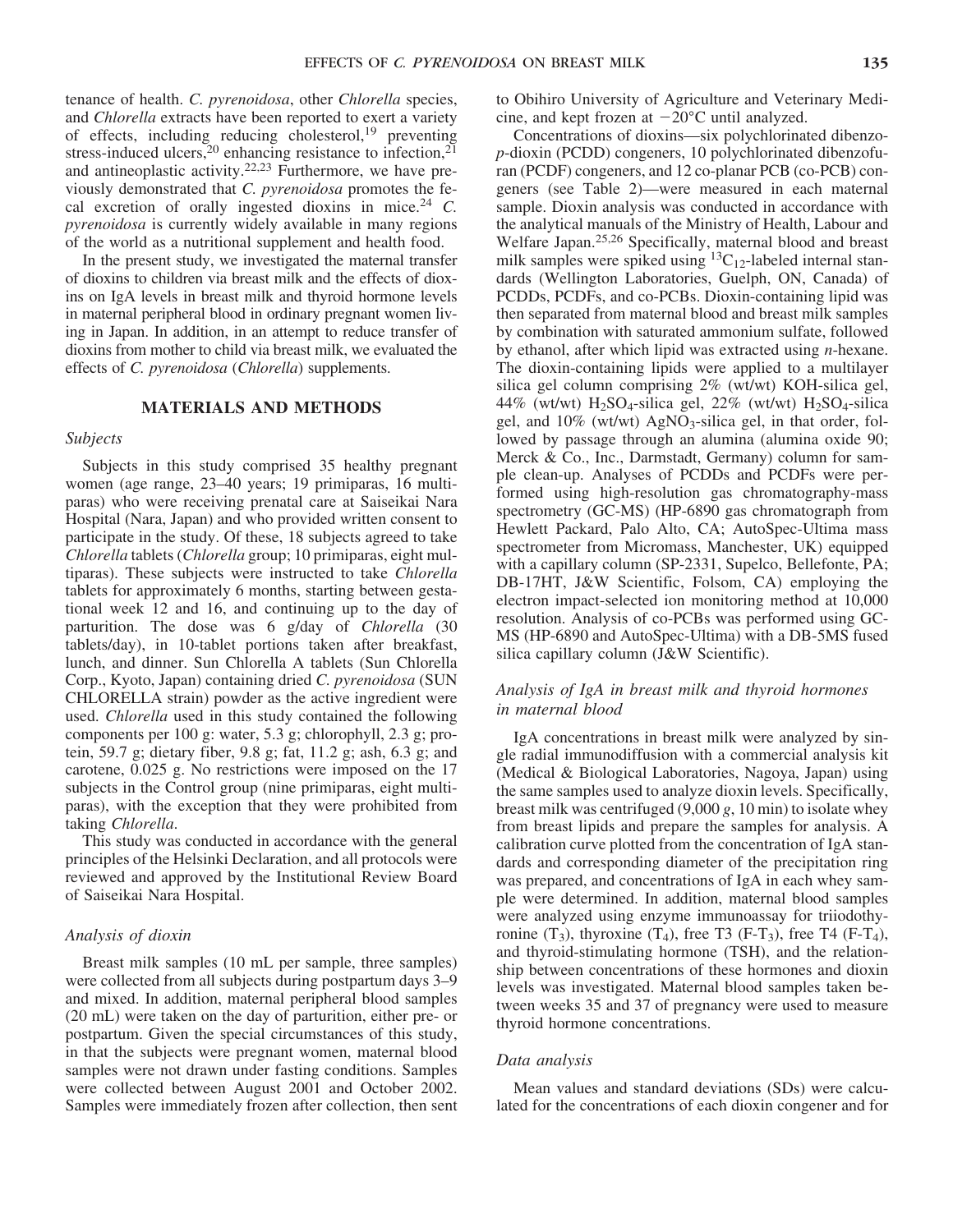total PCDDs, total PCDFs, total co-PCBs, and total dioxin concentrations  $(PCDDs + PCDFs + co-PCBs)$  in breast milk and maternal blood samples. Toxic equivalents (TEQ) were calculated using World Health Organization toxicity equivalency factors.<sup>27</sup> In these calculations, measured values of congeners with concentrations below the detection limit were regarded as 0. Spearman's rank correlation test was used to investigate correlations between dioxin concentrations and IgA levels in breast milk and thyroid hormone levels in maternal blood, and to investigate correlations between dioxin levels in breast milk and maternal blood, within each group. To evaluate the effects of taking *Chlorella*, the *Chlorella* group ( $n = 18$ ) and Control group  $(n = 17)$  were compared for concentrations of each dioxin congener and for total PCDDs, total PCDFs, total co-PCBs, total dioxin concentrations (PCDDs  $+$  PCDFs  $+$  co-PCBs), and TEQ in breast milk and maternal blood. The Mann-Whitney U test was used to compare differences in mean values for each group. Values of  $P \leq .05$  were considered statistically significant. All statistical procedures were performed using SPSS version 11.0 for Windows statistical software (SPSS, Chicago, IL).

### **RESULTS**

#### *Subject characteristics*

Characteristics of mothers and their infants are shown in Table 1. No differences between the *Chlorella* and Control groups were observed with regard to results of normal clinical examinations or interviews conducted at Saiseikai Nara Hospital during pregnancy (data not shown). The stools of subjects in the *Chlorella* group were seen to display green discoloration, but this was attributed to the excretion of chlorophyll contained in *C. pyrenoidosa*. No other adverse reactions were observed.

# *Dioxins in breast milk and maternal blood*

The principal congeners found in breast milk and maternal blood were 1,2,3,7,8-PentaCDD, 1,2,3,6,7,8-HexaCDD, 2,3,4,7,8-PentaCDF, 3,3',4,4',5-PentaCB (IUPAC number 126), and 2,3,3',4,4',5-HexaCB (IUPAC number 156).

These five congeners represented approximately 80% of the TEQ (Table 2). In the Control group, PCDD, PCDF, non*ortho*-co-PCBs, and mono-*ortho*-co-PCB profiles in breast milk and maternal blood were very similar (Fig. 1). A similar profile for dioxins was shown in the *Chlorella* group (Fig. 1). In the Control group, a significant correlation was observed between TEQ (pg of TEQ/g of whole sample) in breast milk and TEQ (pg of TEQ/g of whole sample) in maternal blood ( $r = .676$ ,  $P < .01$ ; Fig. 2). Likewise, a significant correlation was also observed between TEQ in breast milk and TEQ in maternal blood in the *Chlorella* group ( $r =$ .759,  $P < .01$ ; Fig. 2).

# *Relationship between IgA and dioxin concentrations in breast milk*

The mean  $(\pm SD)$  IgA level in breast milk of the Control group was  $105.9 \pm 77.7$  mg/dL (Table 3). In the Control group, no significant correlation was observed between IgA concentrations and TEQ in breast milk (Fig. 3). On the other hand, a significant correlation was observed between IgA concentrations and TEQ in breast milk in the *Chlorella* group ( $r = .502$ ,  $P = .005$ ; Fig. 3).

# *Relationship between thyroid hormone and dioxin levels in maternal blood*

No major deviations from the normal range were observed in  $T_3$ , F- $T_3$ ,  $T_4$ , F- $T_4$ , or TSH levels in either the Control group or the *Chlorella* group (Table 3). F-T<sub>3</sub> levels in maternal blood of women between 35 and 37 weeks of pregnancy were below normal in almost all subjects, but no deviations from the normal range for  $F-T_4$  levels were observed in any subject. TSH levels deviated from the normal range in a small number of subjects (data not shown). In the Control group, no significant correlation was observed between TEQ in maternal blood and  $F-T_4$ ,  $F-T_3$ , or TSH concentrations in maternal blood (Fig. 4).

#### *Effects of* Chlorella *supplementation*

Mean TEQ was significantly lower in breast milk of the *Chlorella* group (0.554  $\pm$  0.216 pg of TEQ/g of whole sam-

| Characteristic               | Control group $(n = 17)$ |       |      | Chlorella group ( $n = 18$ ) |       |      |       |
|------------------------------|--------------------------|-------|------|------------------------------|-------|------|-------|
|                              | Mean                     | SD    | $\%$ | Mean                         | SD    | $\%$ | Dа    |
| Maternal                     |                          |       |      |                              |       |      |       |
| Age (years)                  | 28.6                     | 4.1   |      | 30.4                         | 3.3   |      | .303  |
| Weight before pregnancy (kg) | 54.0                     | 10.0  |      | 53.2                         | 8.6   |      | .708  |
| Parity (% primipara)         |                          |       | 52.9 |                              |       | 55.6 | 1.000 |
| <b>Newborn</b>               |                          |       |      |                              |       |      |       |
| Male $(\% )$                 |                          |       | 29.4 |                              |       | 50.0 | .305  |
| Weight (g)                   | 2,861.4                  | 334.3 |      | 3,125.1                      | 342.5 |      | .022  |

TABLE 1. SUBJECT CHARACTERISTICS

aMann-Whitney U test or Fisher's exact test.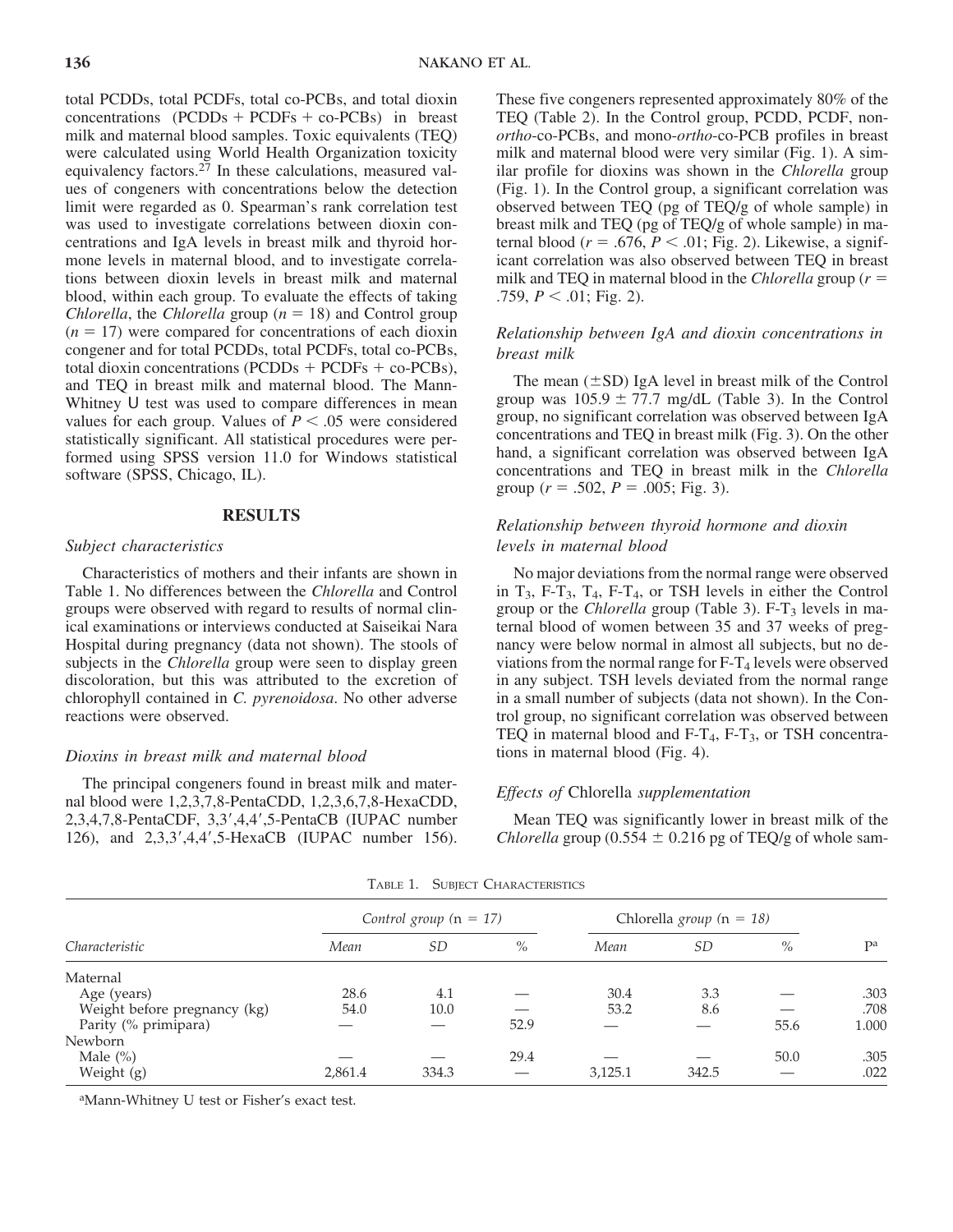|                                 |              |                  | Control group $(n = 17)$ | Chlorella group ( $n = 18$ ) |                                |
|---------------------------------|--------------|------------------|--------------------------|------------------------------|--------------------------------|
|                                 | WHO-TEF      | Blood            | Milk                     | <b>Blood</b>                 | Milk                           |
| <b>PCDDs</b>                    |              |                  |                          |                              |                                |
| 2,3,7,8-TetraCDD                | 1            | 0.007(0.007)     | 0.045(0.021)             | 0.005(0.004)                 | $0.024$ $(0.011)^*$            |
| 1,2,3,7,8-PentaCDD              | $\mathbf{1}$ | 0.034(0.017)     | 0.193(0.079)             | 0.030(0.011)                 | $0.119(0.044)^*$               |
| 1,2,3,6,7,8-HexaCDD             | 0.1          | 0.143(0.086)     | 1.004 (0.480)            | 0.118(0.047)                 | $0.590(0.214)^{*}$             |
| 1,2,3,7,8,9-HexaCDD             | 0.1          | 0.022(0.017)     | 0.147(0.094)             | 0.017(0.015)                 | 0.092(0.065)                   |
| 1,2,3,4,6,7,8-HeptaCDD          | 0.01         | 0.084(0.040)     | 0.309(0.196)             | 0.228(0.171)                 | 0.253(0.166)                   |
| OctaCDD                         | 0.0001       | 16.18 (1.054)    | 17.471 (.319)            | 14.778 (0.943)*              | 17.222 (2.798)                 |
| <b>PCDFs</b>                    |              |                  |                          |                              |                                |
| 2,3,7,8-TetraCDF                | 0.1          | 0.007(0.006)     | 0.027(0.017)             | $<$ LOD                      | $0.013(0.013)^*$               |
| 1,2,3,7,8-PentaCDF              | 0.05         | 0.005(0.005)     | 0.028(0.017)             | $<$ LOD                      | $0.008(0.010)*$                |
| 2,3,4,7,8-PentaCDF              | 0.5          | 0.051(0.030)     | 0.348(0.141)             | 0.046(0.021)                 | $0.202$ $(0.074)$ <sup>*</sup> |
| 1,2,3,4,7,8-HexaCDF             | 0.1          | 0.022(0.014)     | 0.107(0.049)             | 0.015(0.011)                 | $0.065$ $(0.036)^*$            |
| 1,2,3,6,8,9-HexaCDF             | 0.1          | 0.024(0.014)     | 0.110(0.048)             | 0.020(0.013)                 | $0.70(0.035)^*$                |
| 1,2,3,7,8,9-HexaCDF             | 0.1          | $<$ LOD          | $<$ LOD                  | $<$ LOD                      | $<$ LOD                        |
| 2,3,4,6,7,8-HexaCDF             | 0.1          | $<$ LOD          | 0.062(0.034)             | $<$ LOD                      | 0.041(0.035)                   |
| 1,2,3,4,6,7,8-HeptaCDF          | 0.01         | 0.013(0.006)     | 0.045(0.019)             | $<$ LOD                      | 0.041(0.027)                   |
| 1,2,3,4,7,8,9-HeptaCDF          | 0.01         | $<$ LOD          | $<$ LOD                  | $<$ LOD                      | $<$ LOD                        |
| OctaCDF                         | 0.0001       | $<$ LOD          | $<$ LOD                  | $<$ LOD                      | $<$ LOD                        |
| Non-ortho-Co-PCBs               |              |                  |                          |                              |                                |
| 3,4,4',5-TetraCB (#81)          | 0.0001       | 0.042(0.025)     | 0.191(0.093)             | 0.051(0.030)                 | $<$ LOD*                       |
| 3,3',4,4'-TetraCB (#77)         | 0.0001       | 0.359(0.109)     | 0.838(0.239)             | $0.264$ $(0.091)$ *          | $0.483$ $(0.210)^*$            |
| 3,3',4,4',5-PentaCB (#126)      | 0.1          | 0.279(0.258)     | 2.149 (1.232)            | 0.298(0.188)                 | $1.231 (0.664)^*$              |
| 3,3',4,4',5,5'-HexaCB (#169)    | 0.01         | 0.182(0.108)     | 1.370 (0.474)            | 0.182(0.081)                 | $0.933(0.351)^{*}$             |
| Mono-ortho-Co-PCBs              |              |                  |                          |                              |                                |
| 2', 3, 4, 4', 5-PentaCB (#123)  | 0.0001       | 0.0949(0.749)    | 6.624 (3.948)            | 0.838(0.513)                 | $3.528$ $(2.042)^*$            |
| 2,3',4,4',5-PentaCB (#118)      | 0.0001       | 51.412 (43.748)  | 388.824 (232.107)        | 40.222 (16.658)              | 201.611 (120.422)*             |
| 2,3,3',4,4'-PentaCB (#105)      | 0.0001       | 12.688 (11.408)  | 93.53 (60.196)           | 10.522 (4.585)               | 53.500 (35.357)*               |
| 2,3,4,4',5-PentaCB (#114)       | 0.0005       | 3.205(2.212)     | 28.353 (16.681)          | 2.367(1.144)                 | 12.978 (5.719)*                |
| 2,3',4,4',5,5'-HexaCB (#167)    | 0.00001      | 5.841 (4.327)    | 42.882 (25.124)          | 4.500 (1.935)                | 22.778 (10.282)*               |
| 2,3,3',4,4',5-HexaCB (#156)     | 0.0005       | 17.629 (10.572)  | 150.471 (89.824)         | 14.389 (6.626)               | 82.566 (37.722)*               |
| 2,3,3',4,4',5'-HexaCB (#157)    | 0.0005       | 4.529 (2.738)    | 36.177 (20.467)          | 3.744 (1.675)                | 19.856 (8.731)*                |
| 2,3,3',4,4',5,5'-HeptaCB (#189) | 0.0001       | 1.678 (1.054)    | 11.159 (4.548)           | 1.379 (0.541)                | 7.706 (3.749)*                 |
| <b>Total PCDDs</b>              |              | 16.407 (1.152)   | 19.168 (3.759)           | 15.030 (0.998)*              | 18.301 (3.098)                 |
| <b>Total PCDFs</b>              |              | 0.126(0.076)     | 0.731(0.295)             | 0.102(0.060)                 | $0.455(0.210)^{*}$             |
| Total Co-PCBs                   |              | 98.794 (75.233)  | 762.390 (423.150)        | 78.756 (29.964)              | 407.159 (201.023)*             |
| PCDDs/PCDFs/Co-PCBs             |              | 115.327 (76.037) | 782.288 (425.806)        | 98.888 (30.125)              | 425.915 (203.026)*             |
| <b>TEQ</b>                      |              | 0.141(0.090)     | 0.951(0.423)             | 0.126(0.048)                 | $0.554$ $(0.216)^*$            |

TABLE 2. TEQ (PG OF TEQ/G OF WHOLE SAMPLE) AND CONCENTRATIONS (PG/G OF WHOLE SAMPLE) OF PCDDS, PCDFS, AND CO-PCBS IN MATERNAL BLOOD AND BREAST MILK IN CONTROL AND *CHLORELLA* GROUPS

Data are mean (SD) values. Mean value below limit of detection (LOD) was as follows: TetraCDD/CDF, PentaCDD/CDF, Hexa-CDD/CDF, HeptaCDD/CDF, OctaCDD/CDF, and Co-PCB were 0.005 pg/g, 0.005 pg/g, 0.01 pg/g, 0.02 pg/g, and 0.01 pg/g, respectively. WHO-TEF, World Health Organization toxicity equivalency factors.  $*P < .05$ .

Numbers in parentheses are IUPAC numbers.

ple) than in the Control group (0.951  $\pm$  0.423 pg of TEQ/g of whole sample) (Table 2). Mean breast milk IgA concentrations were significantly different at  $154.8 \pm 74.9$  mg/dL and  $105.9 \pm 77.7$  mg/dL in the *Chlorella* and Control groups, respectively (Table 3).

### **DISCUSSION**

This study investigated the maternal transfer of dioxins to children via breast milk in ordinary mothers living in

Japan. In addition, we investigated the possibility that maternal transfer of dioxins to children via breast milk could be reduced by supplementing the mothers with *Chlorella*. To evaluate the toxicity of dioxins to mothers and children, relationships between maternal dioxin levels and both IgA in breast milk and thyroid hormones in maternal blood were investigated.

Dioxin intake by infants through nursing was calculated from TEQ in the breast milk of subjects. Dioxin intake by nursing infants was estimated at approximately 118 pg of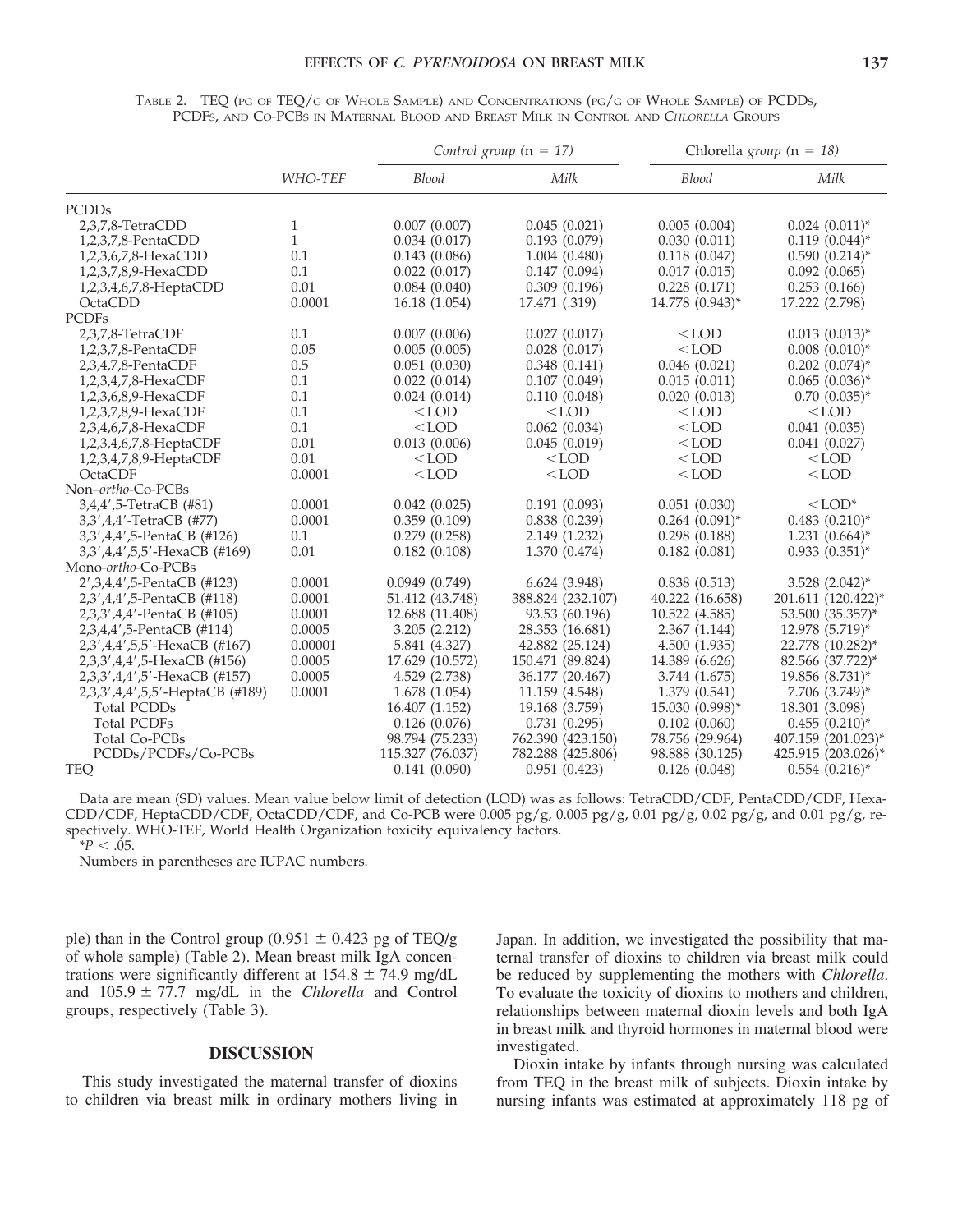

**FIG. 1.** Composition ratios of TEQ for PCDDs, PCDFs, non–*ortho*co-PCBs, and mono-*ortho*-co-PCBs in breast milk and maternal blood in the Control and *Chlorella* groups.

TEQ/kg of body weight/day, assuming a mean breast milk intake of 120 mL/kg of body weight/day.<sup>28</sup> This value is considerably more than 1.63 pg of TEQ/kg of body weight/day, the daily intake of dioxins from food calculated in a study conducted by the Ministry of Health, Labour and Welfare Japan in 2001,<sup>29</sup> and is more than 20-fold greater than the World Health Organization recommended tolerable daily intake of dioxins of 1–4 pg of TEQ/kg of body weight/day.<sup>30</sup> Although nursing occurs for only a limited period of time, more detailed research is needed to reveal the consequences by high intakes of dioxin via breast milk. The linear regression equation introduced from the results of this study expressing the relationship between TEQ of breast milk and TEQ of maternal blood should prove useful for predicting dioxin concentrations in breast milk based on concentrations in maternal blood.

In this study, IgA levels in breast milk and thyroid hormone levels in maternal blood were used as indicators for examining the health effects of dioxins on pregnant women and their children. Following the Yu-Cheng incident in Taiwan in 1979, suppressed antibody production, including de-



**FIG. 2.** Correlation between TEQ in maternal blood and breast milk in a subset of the Control and *Chlorella* groups.

creased serum levels of IgA and IgM, was reported in patients who had ingested dioxin-contaminated cooking oil.<sup>31</sup> However, no observable effects of dioxins were seen in the present study on IgA concentrations in breast milk. This may be because dioxins have essentially no effect on IgA levels in breast milk at the normal level of dioxin exposure via

TABLE 3. CONCENTRATION OF IGA IN BREAST MILK AND CONCENTRATION OF THYROID-RELATED HORMONES IN MATERNAL BLOOD IN CONTROL AND *CHLORELLA* GROUPS

|                     | Control group $(n = 17)$ |              | Chlorella group ( $n = 18$ ) |              |  |
|---------------------|--------------------------|--------------|------------------------------|--------------|--|
|                     | Milk                     | <b>Blood</b> | Milk                         | Blood        |  |
| IgA $(mg/dL)$       | 105.9 (77.7)             |              | $154.8 (74.9)^*$             |              |  |
| $T_3$ (ng/mL)       |                          | 1.87(0.23)   |                              | 1.77(0.39)   |  |
| $F-T_3$ (pg/mL)     |                          | 2.24(0.18)   |                              | 2.34(0.27)   |  |
| $T_4$ ( $\mu$ g/dL) |                          | 11.71(1.65)  |                              | 11.80 (1.56) |  |
| $F-T_4$ (ng/dL)     |                          | 1.01(0.13)   |                              | 1.01(0.11)   |  |
| TSH $(\mu U/mL)$    |                          | 1.68(1.09)   |                              | 1.50(1.06)   |  |

Data are mean (SD) values.

 $*P < .05$ .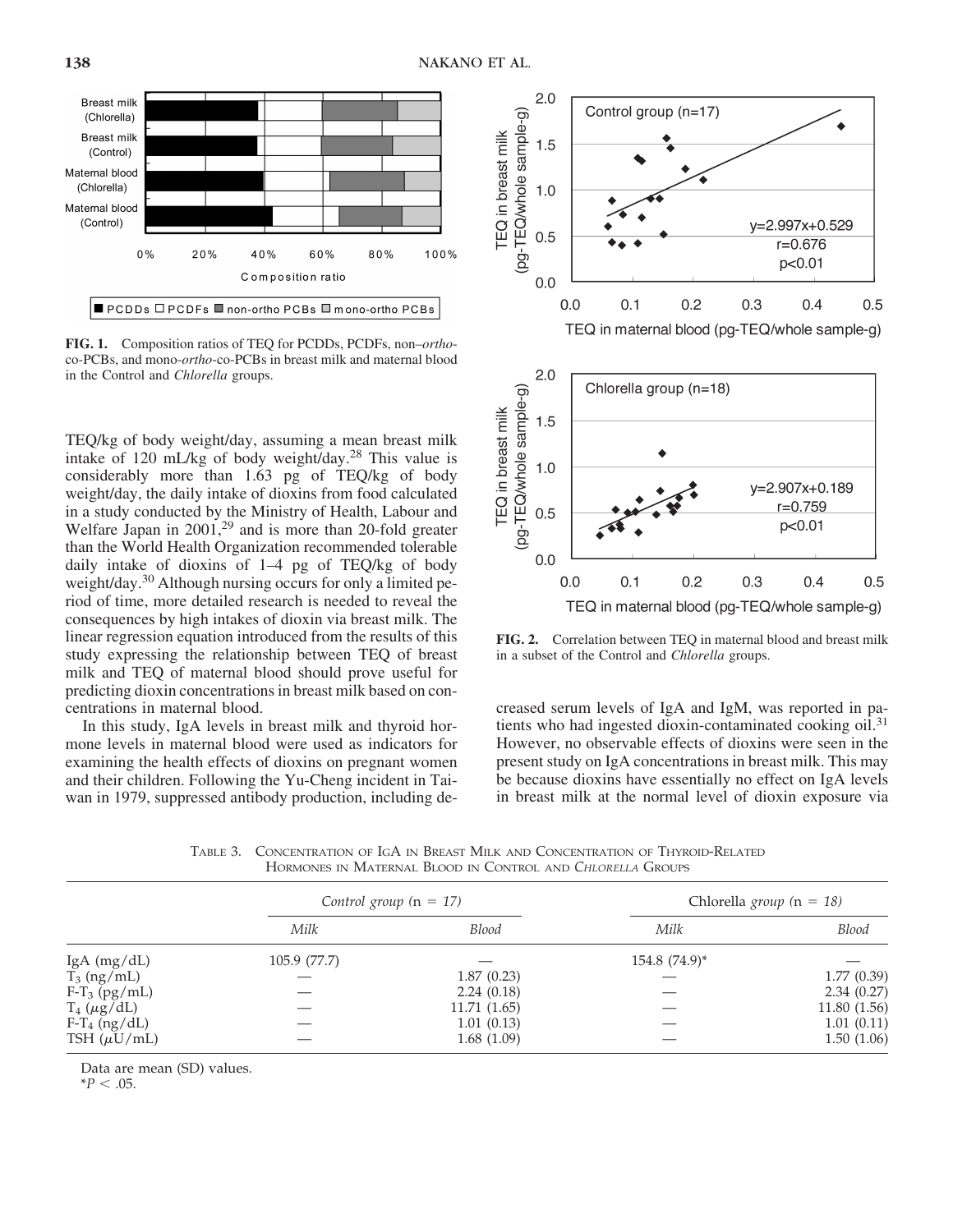

**FIG. 3.** Correlation between TEQ and concentration of IgA in breast milk in each participant of the Control and *Chlorella* groups.

food. Thyroid dysfunction has been reported to be a toxic effect of dioxins.4,5 As depressed thyroid function in pregnant women is reportedly linked to mental retardation in children, $32$  our study also investigated the effects of dioxins on thyroid hormone levels in maternal blood. However, no significant correlation between thyroid hormone concentrations and dioxin concentrations in maternal blood was observed.

Approximately 90% of human intake of dioxins is through food. $33,34$  We investigated whether dioxins in breast milk reflected the content of dioxins ingested by mothers through food by comparing data on dioxins in breast milk in this study to data on dioxins from dietary sources in Japanese from a survey conducted by the Ministry of Health, Labour and Welfare, Japan in 2001.<sup>29</sup> The results revealed significant correlations between concentrations of dioxin congeners for both dioxins in breast milk and dietary intake of dioxins ( $r = .878$ ,  $P < .01$ ; Fig. 5). Huisman *et al.*<sup>35</sup> investigated the relationship between dioxins in breast milk and dietary intake of dioxins during pregnancy in 418 pregnant women, and reported a weak correlation between dioxin concentrations in breast milk and dioxin intake during pregnancy. It appears that dioxins in breast milk are influenced by the dietary intake of dioxins by the mother.

We investigated the potential for reducing the maternal transfer of dioxins to the child through breast milk by dietary supplementation of *C. pyrenoidosa* during pregnancy. In this study, the TEQ in breast milk of pregnant women who took *Chlorella* tablets during pregnancy was approximately 40% lower than in controls. Pluim *et al*. <sup>36</sup> investigated the effects of a 5-day low-dioxin diet in nursing mothers during week 4 postpartum, measuring dioxin concentrations in breast milk both before and after the diet. Although they reported no change in dioxin concentrations during this short-term study, they suggested that a diet low in dioxin levels continued over the long term could potentially



**FIG. 4.** Correlation between TEQ and concentration of F-T<sub>3</sub>, F-T<sub>4</sub>, and TSH in maternal blood in a subset of the Control group  $(n = 17)$ .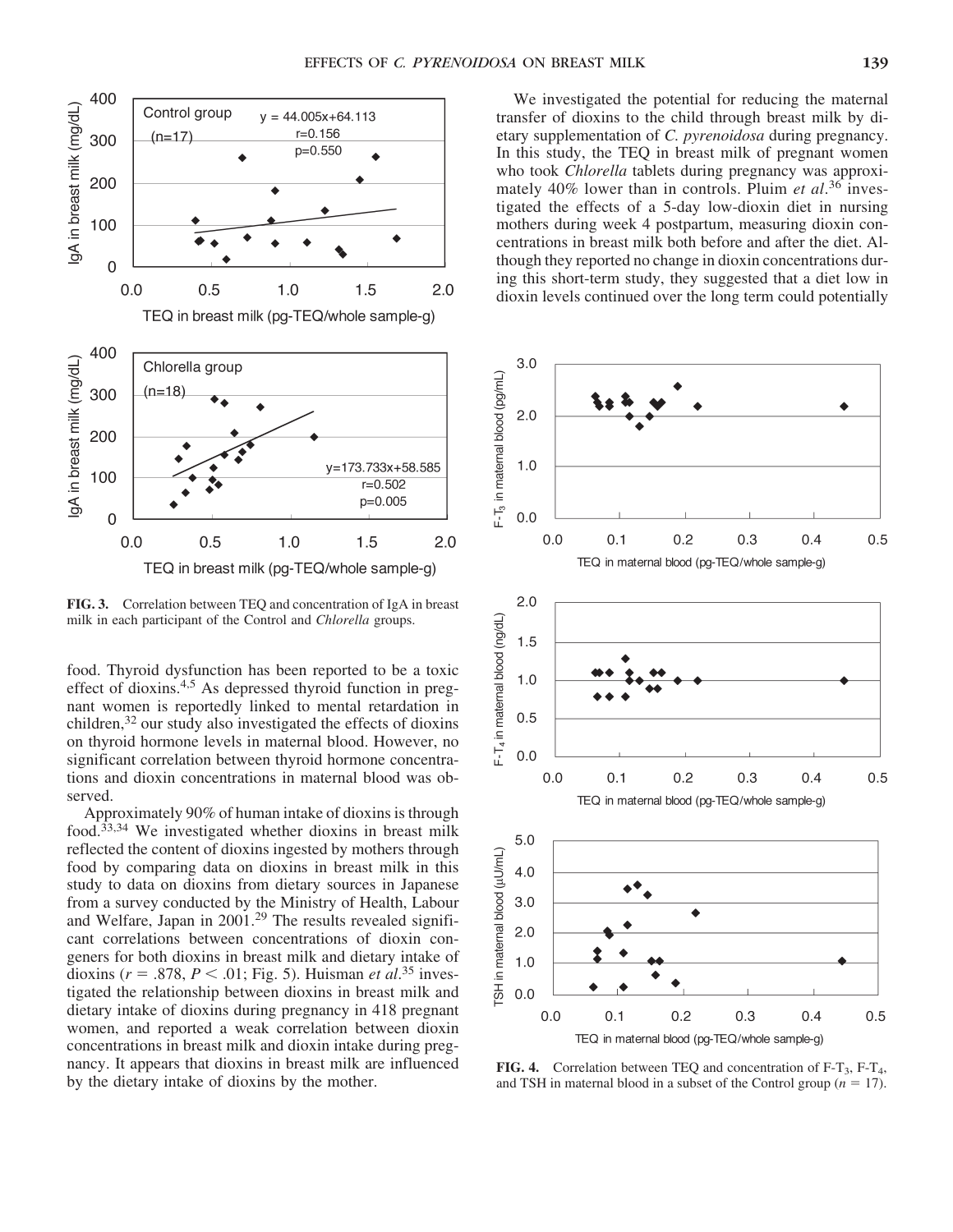

**FIG. 5.** Correlation between 28 dioxin congeners in breast milk in the Control group and dietary dioxin intake. Data relating to dietary intake of dioxins in Japanese quoted from the "National survey of daily intake (total diet study) of dioxins from food in Japan" (2001) conducted by the Ministry of Health, Labour and Welfare Japan.<sup>29</sup>

reduce dioxin levels in adipose tissue and breast milk. Beck *et al*. <sup>37</sup> reported that the breast milk of vegetarians contained low PCDD/PCDF concentrations. This suggests the possibility that dioxin levels in breast milk can be reduced through a diet low in dioxins, and through inhibiting the absorption and accelerating the excretion of dioxins ingested through food. The primary mechanism by which *C. pyrenoidosa* promotes excretion of dioxins is presumably through the formation of complexes between dioxins and the chlorophyll in *C. pyrenoidosa*. <sup>38</sup> Dioxins are then absorbed by the dietary fiber also contained in *C. pyrenoidosa*, 39,40 thereby inhibiting absorption of dioxins from the intestinal tract and reabsorption of dioxins through the enterohepatic circulation. However, no significant difference in TEQ in maternal blood was observed between groups. *Chlorella* supplements reportedly reduced serum cholesterol levels in hyperlipidemic patients,<sup>19</sup> suggesting the need to consider the effects of *C. pyrenoidosa* on maternal lipid metabolism, including the transfer of lipids containing dioxins to the mammary glands. However, the physiological functions of *C. pyrenoidosa* and the associated mechanisms are not yet thoroughly understood, and represent an important topic for future investigation.

The present study found no effects of dioxins on IgA concentrations in breast milk, although IgA levels in breast milk were significantly increased in the *Chlorella* group compared to the Control group. Increased concentrations of IgA were seen in breast milk from the *Chlorella* group, while dioxin concentrations were reduced. However, the lack of a correlation between IgA and dioxin concentrations in breast milk suggests that this was caused not by decreased dioxin levels, but rather as the effect of *Chlorella* on the immune system of pregnant women. IgA in breast milk is known to

have specificity against antigens such as bacteria, viruses, and harmful substances in the digestive tract of the nursing infant. In addition, IgA also provides nonspecific immunity, forming complexes with invasive factors and with orally ingested food antigens by high agglutinating activity, preventing invasion into the intestinal mucosal cells.<sup>41</sup> Consequently, from a qualitative perspective, the significance of IgA as a breast milk component lies not in specific antibody activity, but in the total quantity of IgA present. IgA-producing B cells primed by antigens in gut-associated lymphoid tissue such as Peyer's patches transfer to mammary glands via the enteromammary pathway, and then produce IgA. Kitamura *et al*. <sup>42</sup> conducted a study in which pigs were given feed containing casein phosphopeptide from day 45 of gestation until weaning, and investigated immunoglobulin levels in milk. IgA levels in the casein phosphopeptidefed group were significantly increased on the day of parturition and 10 days postpartum. Kitamura and Otani<sup>43</sup> also reported that IgA production in the gastrointestinal tract is promoted by oral intake of casein phosphopeptide in humans. Some reports have noted that dietary fiber and vegetable proteins such as soy protein enhance IgA production in mesenteric lymphocytes.44,45 Components contained in *C. pyrenoidosa* such as peptides or dietary fiber presumably stimulate IgA-producing B cells in gut-associated lymphoid tissue and increase IgA in breast milk through this mechanism via the enteromammary pathway. Increasing IgA in the breast milk through maternal *Chlorella* supplementation may be effective for reducing the risk of infectious disease in nursing children.

The latent risks of environmental contaminants such as dioxins may well be manifest as symptoms such as attention deficit hyperactivity disorder and learning disabilities in children, who are more sensitive than adults to chemical substances and toxins. However, to thoroughly ascertain any causal relationships, we must await the results of detailed long-term studies. At present, parallel measures should also be pursued to reduce, however slightly, any health risks posed by environmental contaminants such as dioxins to fetuses and nursing infants. Reducing maternal dioxin levels and the transfer of dioxins to fetuses and nursing infants represent one of the most realistic ways to accomplish this goal. Our results suggest that *Chlorella* supplementation by the mother may effectively reduce transfer of dioxins to children through breast milk. Our results also indicate that maternal *Chlorella* supplementation may have beneficial effects on nursing infants by increasing IgA levels in breast milk.

#### **ACKNOWLEDGMENTS**

We would like to thank Dr. Hideyo Imanishi and Dr. Michihiro Fukushima for their advice in helping us to conduct this study. Sun Chlorella A tablets used in this study were provided without charge by Sun Chlorella Corp. (Kyoto, Japan).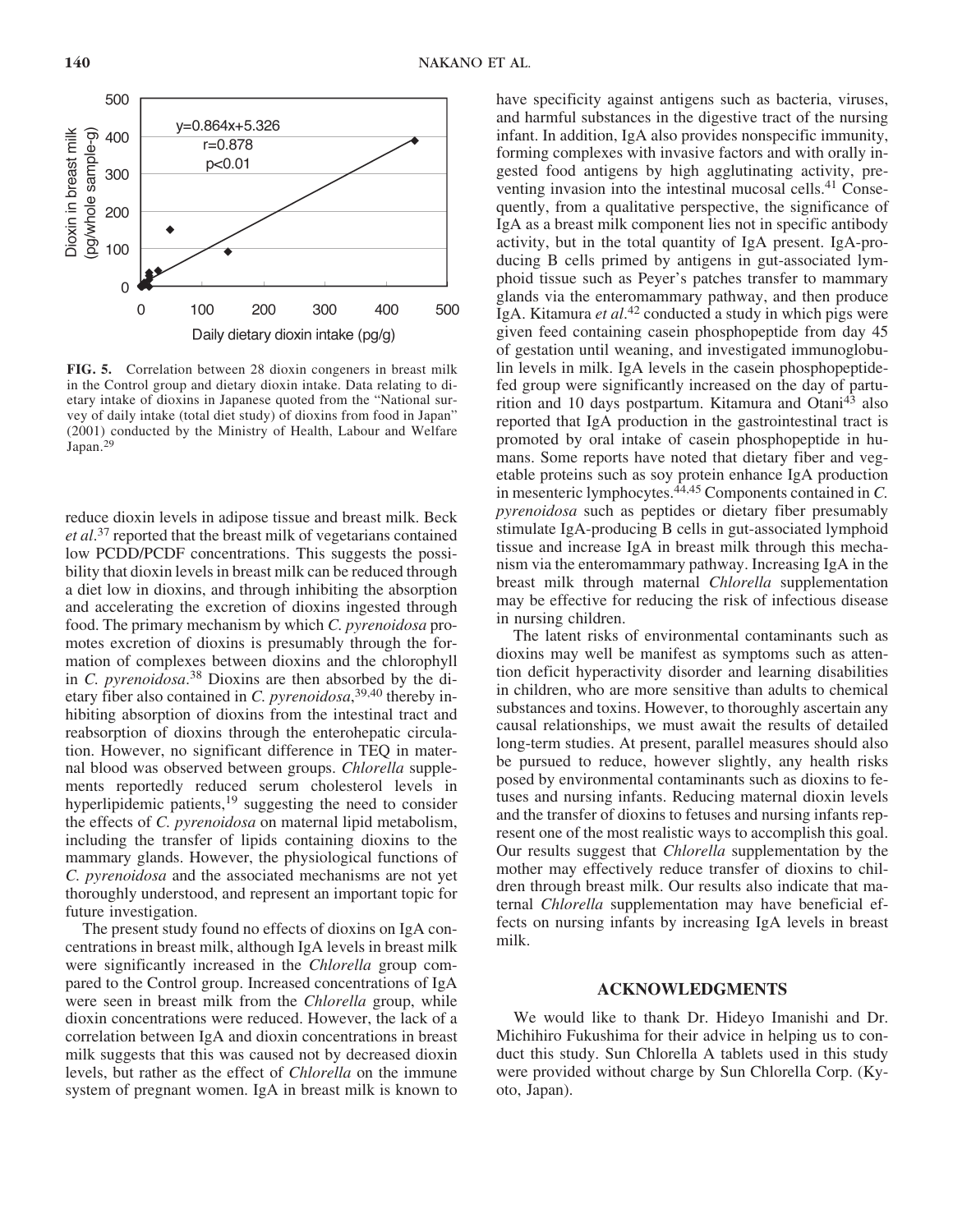# **REFERENCES**

- 1. Hankinson O: The aryl hydrocarbon receptor complex. *Annu Rev Pharmacol Toxicol* 1995;35:307–340.
- 2. Sogawa K, Fujii-Kuriyama Y: Ah receptor, a novel ligand-activated transcription factor. *J Biochem (Tokyo)* 1997;122: 1075–1079.
- 3. Hahn ME: The aryl hydrocarbon receptor: a comparative perspective. *Comp Biochem Physiol C Pharmacol Toxicol Endocrinol* 1998;121:23–53.
- 4. Van Birgelen AP, Smit EA, Kampen IM, *et al*.: Subchronic effects of 2,3,7,8-TCDD or PCBs on thyroid hormone metabolism: use in risk assessment. *Eur J Pharmacol* 1995;293:77–85.
- 5. Takser L, Mergler D, Baldwin M, *et al*.: Thyroid hormones in pregnancy in relation to environmental exposure to organochlorine compounds and mercury. *Environ Health Perspect* 2005;113: 1039–1045.
- 6. Füerst P, Krüger C, Meemken HA, *et al*.: PCDD and PCDF levels in human milk: dependence on the period of lactation. *Chemosphere* 1989;18:439–444.
- 7. Schecter A, Päpke O, Ball M: Evidence of transplacental transfer of dioxins from mother to fetus: chlorinated dioxin and dibenzofuran levels in the liver of stillborn infants. *Chemosphere* 1990; 21:1017–1022.
- 8. Bowman RE, Ferguson SA, Schantz SL, *et al*.: Behavioral effects in monkeys exposed to 2,3,7,8-TCDD transmitted maternally during gestation and for four months of nursing. *Chemosphere* 1989; 18:235–242.
- 9. Kakeyama M, Sone H, Miyabara Y, *et al*.: Perinatal exposure to 2,3,7,8-tetrachlorodibenzo-*p*-dioxin alters activity-dependent expression of BDNF mRNA in the neocortex and male rat sexual behavior in adulthood. *Neurotoxicology* 2003;24:207–217.
- 10. Ikeda M, Mitsui T, Setani K, *et al*.: In utero and lactational exposure to 2,3,7,8-tetrachlorodibenzo-*p*-dioxin in rats disrupts brain sexual differentiation. *Toxicol Appl Pharmacol* 2005;205: 98–105.
- 11. Chen YC, Yu ML, Rogan WJ, *et al*.: A 6-year follow-up of behavior and activity disorders in the Taiwan Yu-cheng children. *Am J Public Health* 1994;84:415–421.
- 12. Jacobson JL, Jacobson SW: Intellectual impairment in children exposed to polychlorinated biphenyls in utero. *N Engl J Med* 1996;335:783–789.
- 13. Ohminami H: *National Survey of Pupils Who Require Special Educational Support in Elementary School and Junior High School* [in Japanese], Ministry of Education, Culture, Sports, Science and Technology Japan, Tokyo, 2003.
- 14. Wolraich ML, Hannah JN, Pinnock TY, *et al*.: Comparison of diagnostic criteria for attention-deficit hyperactivity disorder in a country-wide sample. *J Am Acad Child Adolesc Psychiatry* 1996;35:319–324.
- 15. Alder L, Beck H, Mathar W, *et al*.: PCDDs, PCDFs, PCBs, and other organochlorine compounds in human milk. Levels and their dynamics in Germany. *Organohalogen Compounds* 1994;21: 39–44.
- 16. Tajimi M, Watanabe M, Oki I, *et al*.: PCDDs, PCDFs and Co-PCBs in human breast milk samples collected in Tokyo, Japan. *Acta Paediatr* 2004;93:1098–1102.
- 17. Kandatsu M, Yasui T: Nutritive value of *Chlorella* protein [in Japanese]. *J Jpn Nutr Food Sci* 1963;16:318–322.
- 18. Izaki Y, Yoshida K, Hidaka K, *et al*.: Chlorophylls, carotenes and tocopherols in green vegetables and their relationships [in Japanese]. *J Jpn Nutr Food Sci* 1986;39:485–493.
- 19. Fujiwara Y, Hirakawa K, Sinpo K: Effect of long-term administration of *Chlorella* tablets on hyperlipemia [in Japanese]. *J Jpn Nutr Food Sci* 1990;43:167–173.
- 20. Tanaka K, Yamada A, Noda K, *et al*.: Oral administration of a unicellular green algae, *Chlorella vulgaris*, prevents stress-induce ulcer. *Planta Med* 1977;63:465–466.
- 21. Hasegawa T, Yoshikai Y, Okuda M, *et al*.: Accelerated restoration of the leukocyte number and augmented resistance against *Escherichia coli* in cyclophosphamide-treated rats orally administered with a hot water extract of *Chlorella vulgaris*. *Int J Immunopharmacol* 1990;12:883–891.
- 22. Tanaka K, Konishi K, Himeno K, *et al*.: Augmentation of antitumor resistance by a strain of unicellular green algae, *Chlorella vulgaris*. *Cancer Immunol Immunother* 1984;17:90–94.
- 23. Konishi F, Tanaka K, Himeno K, *et al*.: Antitumor effect induce by a hot water extract of *Chlorella vulgaris* (CE): resistance to Meth-A tumor growth mediated by CE-induce polymorphonuclear leukocytes. *Cancer Immunol Immunother* 1985;19:73–78.
- 24. Takekoshi H, Suzuki G, Chubachi H, *et al*.: Effect of *Chlorella pyrenoidosa* on fecal excretion and liver accumulation of polychlorinated dibenzo-*p*-dioxin in mice. *Chemosphere* 2005;59: 297–304.
- 25. *The Provisional Manual of Dioxin Analysis in Breast Milk* [in Japanese], Ministry of Health, Labour and Welfare Japan, Tokyo, 2000.
- 26. *The Provisional Manual of Dioxin Analysis in Blood* [in Japanese], Ministry of Health, Labour and Welfare Japan, Tokyo, 2000.
- 27. Van den Berg M, Birnbaum L, Bosveld ATC, *et al*.: Toxic equivalency factor (TEFs) for PCBs, PCDDs, PCDFs, for humans and wildlife. *Environ Health Perspect* 1998;106:775–792.
- 28. Matsueda T, Iida T, Hirakawa H, *et al*.: Concentration of PCDDs, PCDFs and coplanar PCBs in breast milk of Yusho disease patients and normal subjects [in Japanese]. *Fukuoka Acta Med* 1993;84:263–272.
- 29. *National Survey of Uptake Daily Intake of PCDDs, PCDFs and Dioxin-Like PCBs from Food in Japan, 2001* [in Japanese], Ministry of Health, Labour and Welfare Japan, Tokyo, 2002.
- 30. Rolaf van Leeuwen FX, Feeley M, Schrenk D, *et al*.: Dioxins: WHO's tolerable daily intake (TDI) revisited. *Chemosphere* 2000;40:1095–1101.
- 31. Lu YC, Wu YC: Clinical findings and immunological abnormalities in Yu-Cheng patients. *Environ Health Perspect* 1985;59: 17–29.
- 32. Haddow JE, Palomaki GE, Allan WC, *et al*.: Maternal thyroid deficiency during pregnancy and subsequent neuropsychological development of the child. *N Engl J Med* 1999;341:549–555.
- 33. Tsutsumi T, Yanagi T, Nakamura M, *et al*.: Uptake of daily intake of PCDDs, PCDFs and dioxin-like PCBs from food in Japan. *Chemosphere* 2001;45:1129–1137.
- 34. Schecter A, Startin J, Wright C, *et al*.: Dioxins in U.S. food and estimated daily intake. *Chemosphere* 1994;29:2261–2265.
- 35. Huisman M, Eerenstein SE, Koopman-Esseboom C, *et al*.: Perinatal exposure to polychlorinated biphenyls and dioxins through dietary intake. *Chemosphere* 1995;31:4273–4287.
- 36. Pluim HJ, Boersma ER, Kramer I, *et al*.: Influence of short-term dietary measures on dioxin concentrations in human milk. *Environ Health Perspect* 1994;102:968–971.